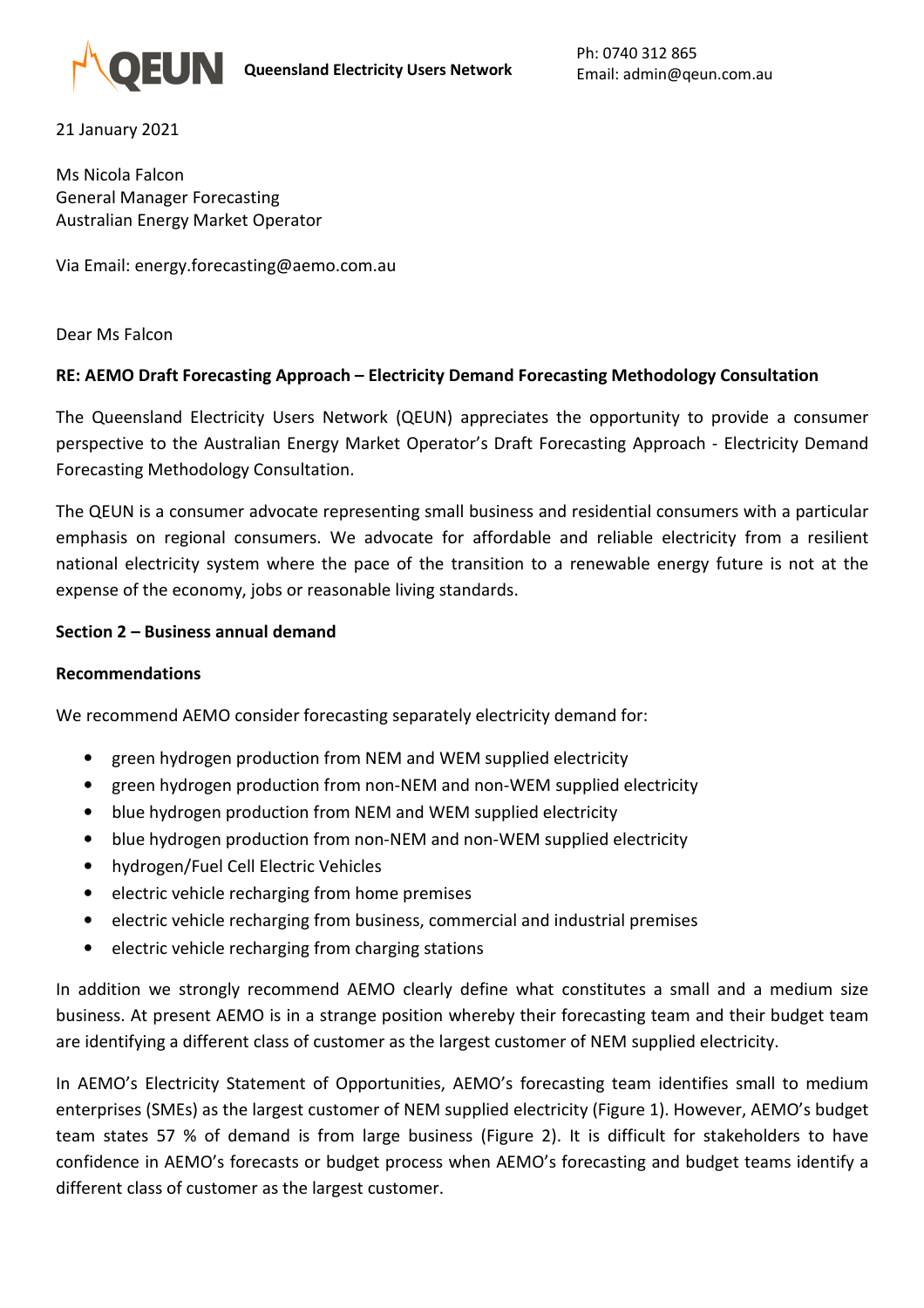

### **Figure 1: NEM electricity consumption, actual and forecast, 2009-10 to 2039-40, Central scenario**



*Source: AEMO 2020 Electricity Statement of Opportunities, August 2020* 

### **Figure 2: Key assumptions in AEMO Budget on consumption of electricity by class of consumer**



*Source: AEMO Final 2020-21 Budget and Fees, Page 8*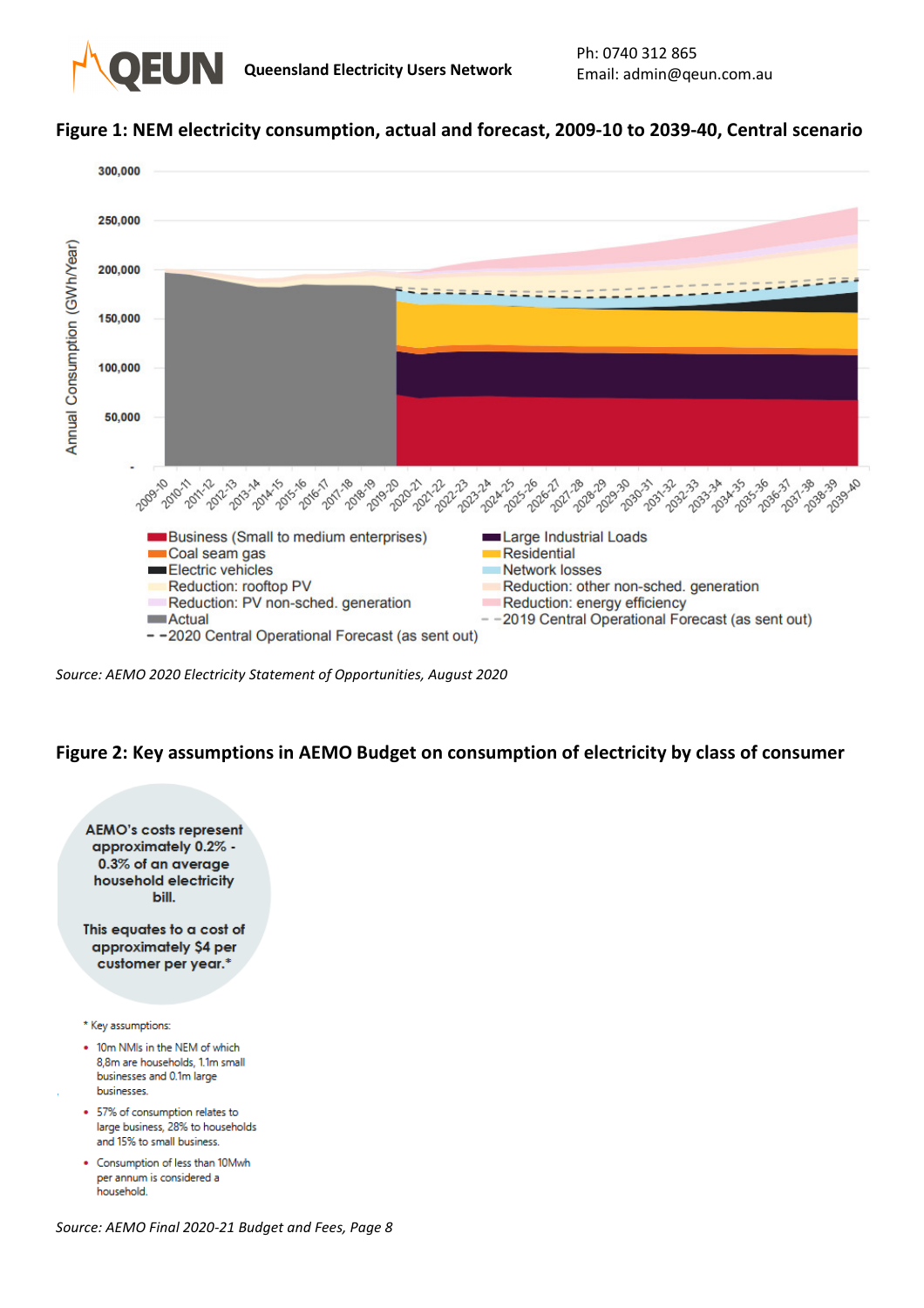

The failure of AEMO to agree on who constitutes the largest customer for NEM supplied electricity has a direct impact on stakeholder consultation and therefore NEM demand forecasts. It is normal to allocate resources according to the size or sensitivity of a business to demand from particular class of customer. According to AEMO's budget team less emphasis would be placed on small business demand forecasts as the budget team state that small business only represents 15% of NEM demand/consumption.

Even if small business did represent only 15 % of NEM demand/consumption, accurate demand forecasts require strong representation from all customer classes, including from smaller customer classes such as SMEs. An audit of AEMO's consultations would demonstrate that SMEs are the least represented at AEMO consultations.

In the Issues Paper for the Forecasting Approach - Electricity Demand Forecasting Methodology Consultation it states one of the three principles for consultation is:

# *"Stakeholders should have as much opportunity to engage as is practicable."*

This is an admirable principle. However, the reality is SME consumer advocates do not have the financial nor human resources to adequately participate in AEMO consultations. This has significant adverse impacts on the accuracy of SME demand forecasts and consequently NEM demand forecasts. This is particularly pertinent during a global pandemic as the usual macro economics used by AEMO to measure the strength of the economy do not accurately measure SME confidence. The small business sector employs nearly 5 million Australians therefore the key to a COVID19 recovery and more accurate NEM demand forecasts is greater participation from SME consumer advocates. This is not possible due to severe funding constraints imposed by Energy Consumers Australia, as evidenced by its allocation to small business consumer advocacy and research (Figure 3).



# **Figure 3: Energy Consumer Australia advocacy and research funding by customer class – 2015-20**

*Source: Energy Consumers Australia Grants Program Annual Report Supplementary Information 2019-20*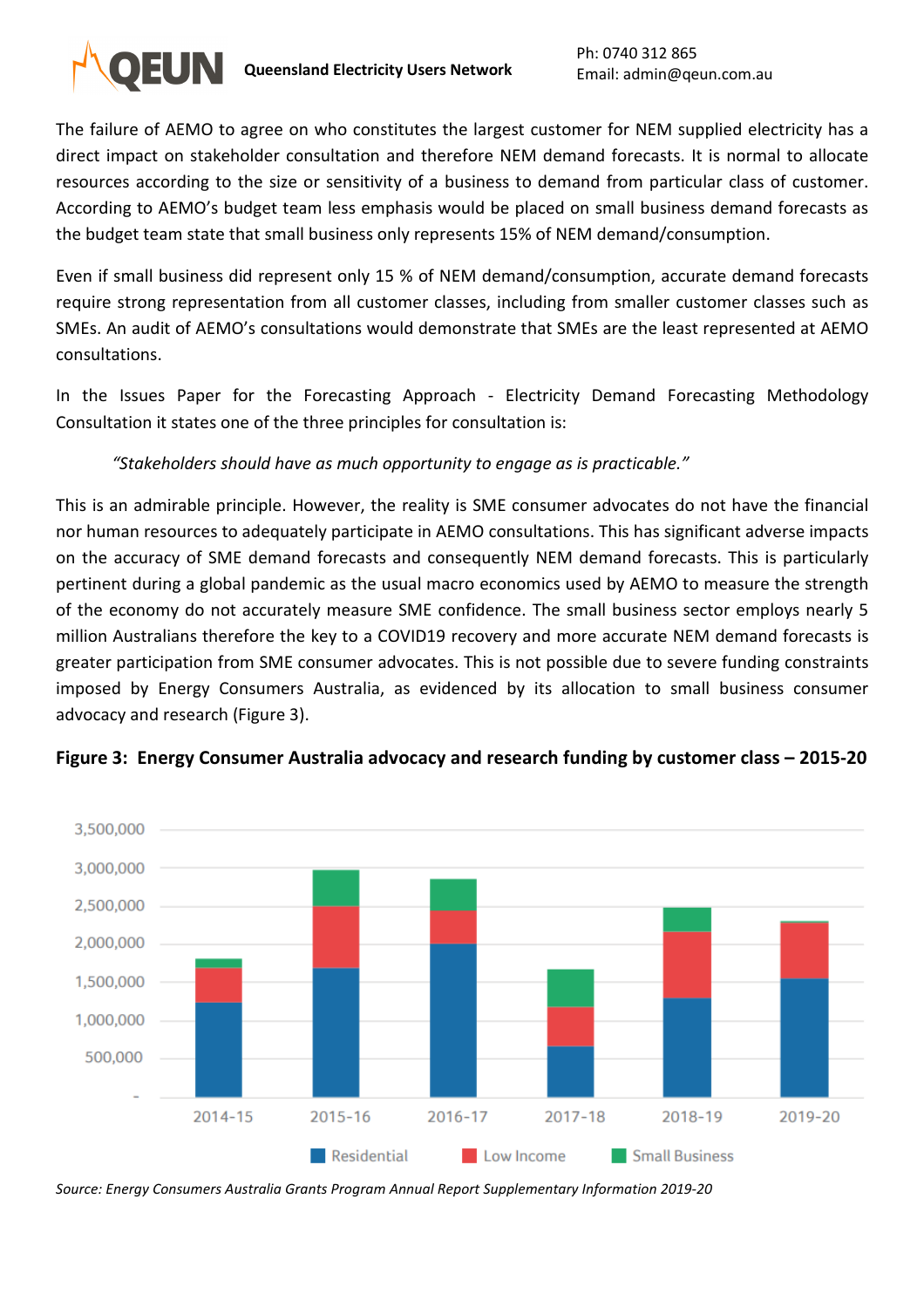

The combined financial and human resources of AEMO and the two other energy market bodies (Figure 4) plus those of retailers, networks, generators and government agencies, completely dwarf those available to energy consumer advocates (Figure 5). This means input into AEMO's forecasting consultations is skewed towards those that can provide input and more importantly those that can substantiate their input with evidence. Stakeholders, including consumer advocates, have no say on the research program undertaken by AEMO. The research program and consultants engaged by AEMO have a strong influence on AEMO's supply and demand forecasts.

## **Figure 4: Financial and human resources available to energy market bodies – 2016-17 to 2018-19**

| <b>RESOURCES AVAILABLE TO</b><br><b>ENERGY MARKET BODIES</b> | <b>AEMC</b> |        |        | <b>AER</b> |        |        | <b>AEMO</b> |                         |                   | <b>TOTAL</b><br><b>ENERGY MARKET BODIES</b>                                     |          |         |
|--------------------------------------------------------------|-------------|--------|--------|------------|--------|--------|-------------|-------------------------|-------------------|---------------------------------------------------------------------------------|----------|---------|
|                                                              |             |        |        |            |        |        |             |                         |                   | 2018-19 2017-18 2016-17 2018-19 2017-18 2016-17 2018-19 2017-18 2016-17 2018-19 | 2017-18  | 2016-17 |
| <b>HUMAN RESOURCES</b>                                       |             |        |        |            |        |        |             |                         |                   |                                                                                 |          |         |
| <b>Staff and Board</b>                                       | 95          | 94     | 88     | 253        | 205    | 149    |             |                         |                   | 348                                                                             | 299      | 237     |
| In house contractors and<br>secondment                       |             |        |        | 33         | 31     | 44     |             |                         |                   | 33                                                                              | 31       | 44      |
| Staff salaries over \$150,000<br>AEMC and over \$100,000     |             | 39%    |        | 52%        | 59%    | 59%    |             |                         |                   |                                                                                 |          |         |
| AER<br><b>FINANCIAL RESOURCES</b>                            | 42%         |        | 31%    |            |        |        |             |                         |                   |                                                                                 |          |         |
| <b>Total Expenses</b>                                        | \$26.9      | \$25.5 | \$23.1 | \$62.7     | \$48.2 | \$41.0 |             | \$821.0 \$743.2 \$735.8 |                   | \$910.6                                                                         | \$816.9  | \$799.9 |
| <b>Employees and In house</b><br><b>contractors</b>          | \$18.0      | \$15.9 | \$13.8 | \$35.1     | \$22.0 | \$18.3 | \$126.8     |                         | $$115.3$ $$100.6$ | <b>\$179.9</b>                                                                  | \$153.2  | \$132.7 |
| <b>External consultants and</b>                              |             |        |        |            |        |        |             |                         |                   |                                                                                 |          |         |
| lawyers                                                      | \$2.5       | \$3.7  | \$5.7  | \$7.5      | \$5.3  | \$6.6  | \$28.9      | \$22.2                  | \$22.4            | \$38.9                                                                          | \$31.2\$ | \$34.7  |
| <b>Travel</b>                                                | \$0.8       | \$0.7  | \$0.6  | \$1.1      | \$0.9  | \$0.5  | \$3.7       | \$3.2                   | \$2.5             | \$5.6                                                                           | \$4.8    | \$3.6   |

Note: AER staff are supplemented by legal, economic and corporate staff shared with the ACCC *Source: Compiled by QEUN from Annual Reports of the AEMC, AER and AEMO*

### **Figure 5: Energy Consumers Australia Annual Financial advocacy and research commitments 2015-2023**



*Source: Energy Consumers Australia Grants Program Annual Report Supplementary Information 2019-20*